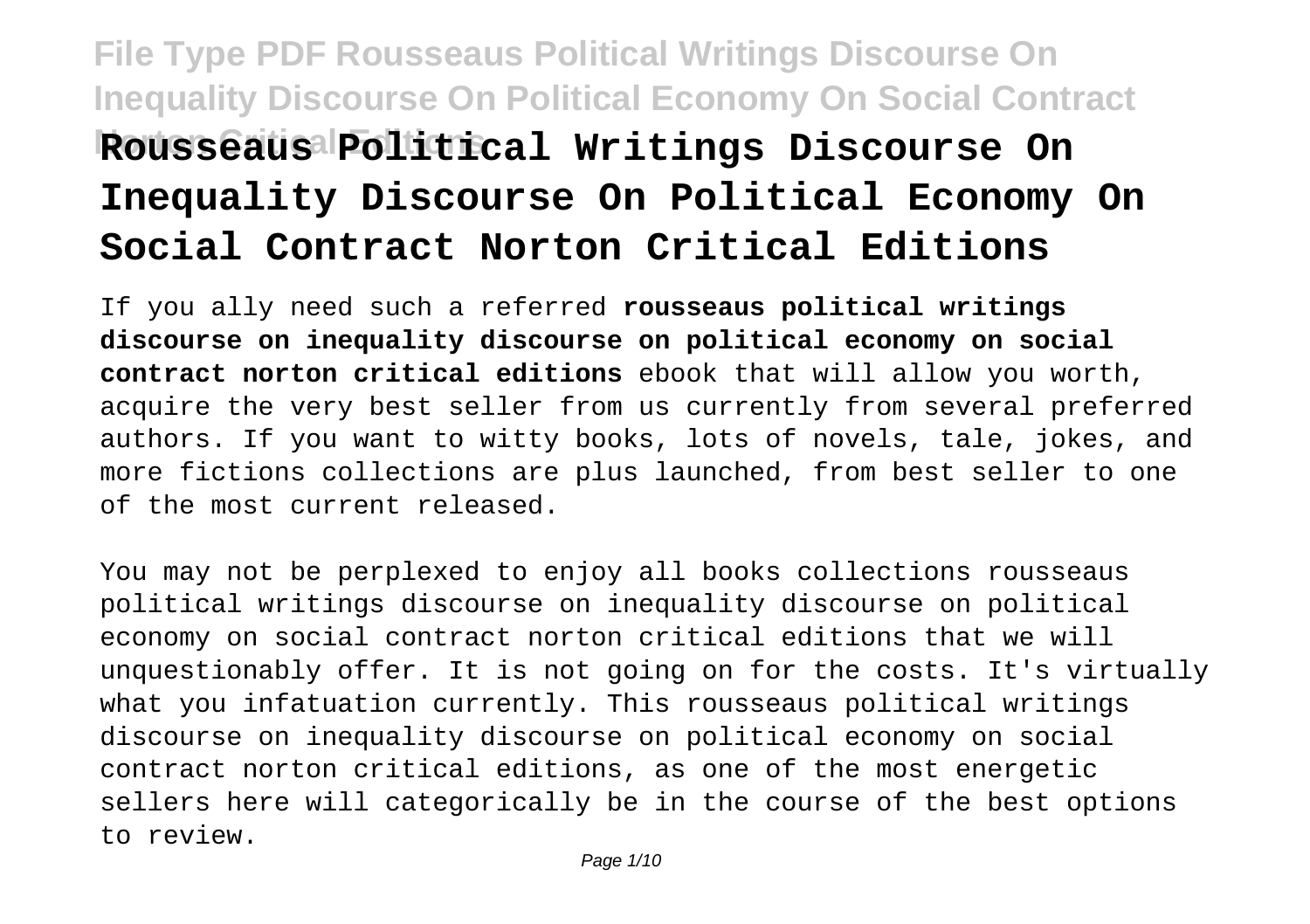Rousseaus Political Writings Discourse On Rousseau begins his Discours sur l'origine de l'inegalité (1755; Discourse on the Origin of Inequality) by distinguishing two kinds of inequality, natural and artificial, the first arising from differences in strength, intelligence, and so forth, the second from the conventions that govern societies.

Jean-Jacques Rousseau - Major works of political ...

Rousseau's project in the Discourse on Inequality is to describe all the sorts of inequality that exist among human beings and to determine which sorts of inequality are "natural" and which "unnatural" (and therefore preventable). Rousseau begins by discussing man in his state of nature. For Rousseau, man in his state of nature is essentially an animal like any other, driven by two key motivating principles: pity and self-preservation.

Jean-Jacques Rousseau (1712–1778): Discourse on Inequality ... This volume includes the Discourse on the Sciences and Arts and the Page 2/10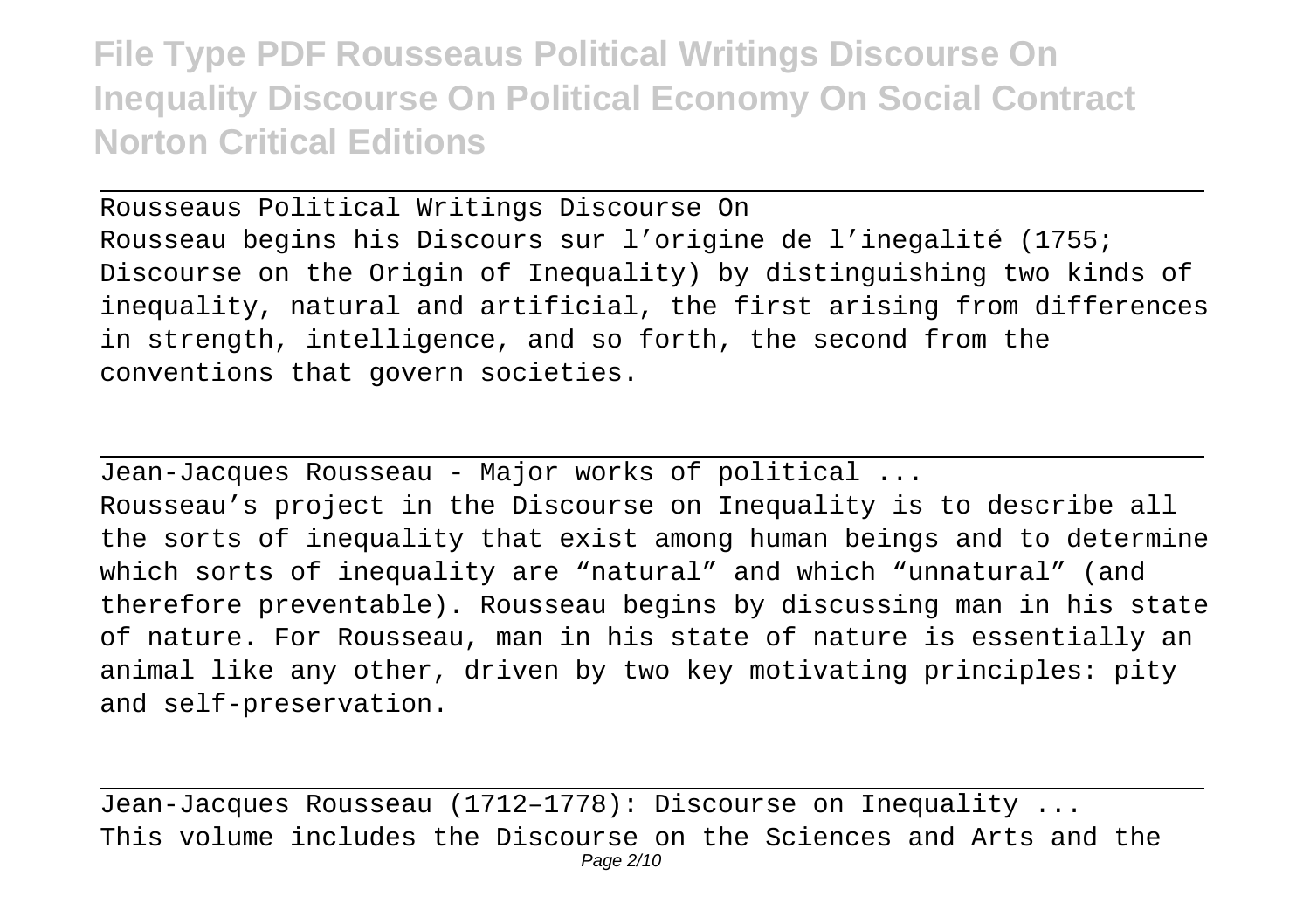Discourse on the Origin and the Foundations of Inequality among Men the so-called First and Second Discourses - together with Rousseau's extensive Replies to critics of these Discourses; the Essay on the Origin of Languages; the Letter to Voltaire on Providence; as well as several minor but illuminating writings - the Discourse on Heroic Virtue and the essay Idea of the Method in the Composition of a Book.

Rousseau: The Discourses and Other Early Political ... Rousseau's Political Writings: Discourse on Inequality, Discourse on Political Economy, On Social Contract (Norton Critical Editions) Paperback – 6 Jan. 1988 by Jean Jacques Rousseau (Author), Julia Conaway Bondanella (Author), Alan Ritter (Author) & 0 more

Rousseau's Political Writings: Discourse on Inequality ... Rousseau's Political Writings: Discourse on Inequality, Discourse on Political Economy, On Social Contract: 0 (Norton Critical Editions) by Rousseau, Jean Jacques; Bondanella, Julia Conaway; Ritter, Alan at AbeBooks.co.uk - ISBN 10: 0393956512 - ISBN 13: 9780393956511 - W. W. Norton & Company - 1988 - Softcover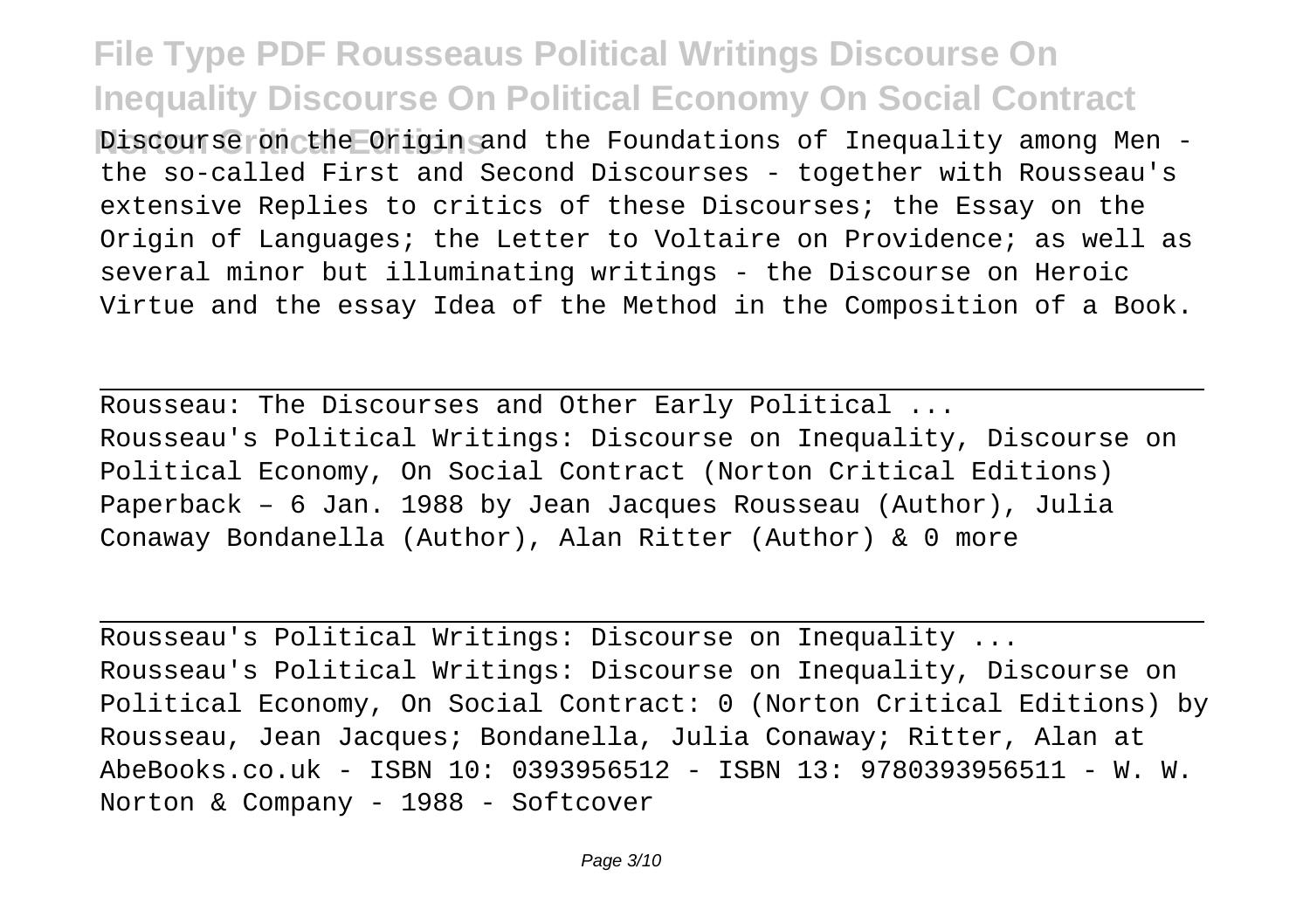9780393956511: Rousseau's Political Writings: Discourse on ... Rousseau: The Basic Political Writings: Discourse on the Sciences and the Arts, Discourse on the Origin of Inequality, Discourse on Political Economy, On the Social Contract, The State of War,...

Rousseau: The Basic Political Writings: Discourse on the ... In 1755, Rousseau completed his second major work, the Discourse on the Origin and Basis of Inequality Among Men (the Discourse on Inequality ), which elaborated on the arguments of the Discourse on the Arts and Sciences . A contemporary portrait of the Countess of Houdetot.

#### Jean-Jacques Rousseau - Wikipedia

rousseau the basic political writings discourse on the sciences and the arts discourse on the origin of inequality discourse on political economy on the social contract the state of war rousseau jean jacques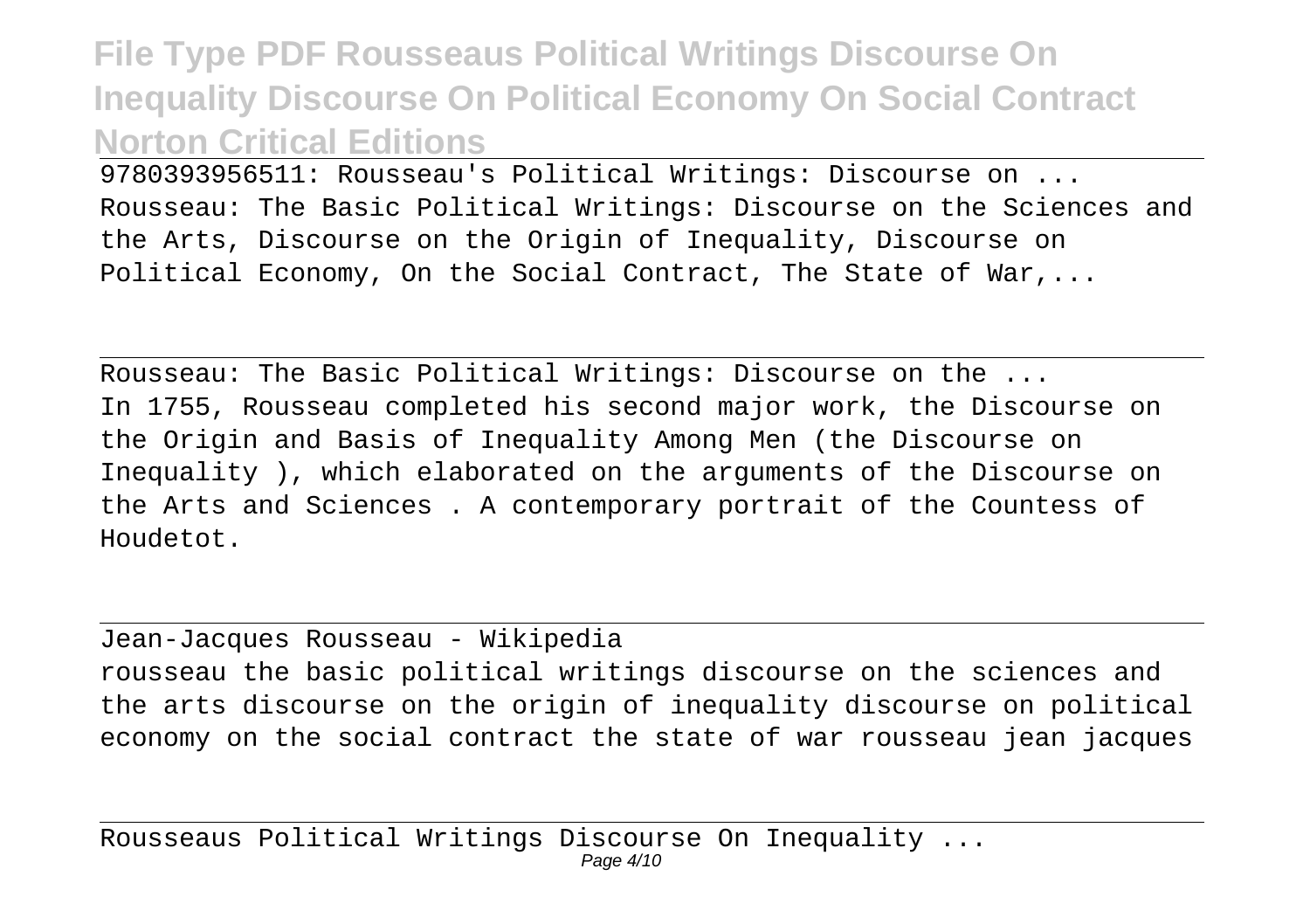**Discourse on Inequality. There is, I sense, an age at which the** individual human being would want to stop; You will look for the age at which you would wish your Species had stopped. Discontented with your present state, for reasons that herald even greater discontents for your unhappy Posterity, you might perhaps wish to be able to go backward; And this sentiment must serve as the Praise of your earliest forbears, the criticism of your contemporaries, and the dread of those who will have

The new edition of this comprehensive and authoritative anthology of Rousseau's important early political writings in faithful English translations.

This Norton Critical Edition includes the three most important of Rousseau's political writings: Discourse on Inequality, Discourse on Political Economy, and On Social Contract.

Individualist and communitarian. Anarchist and totalitarian. Classicist and romanticist. Progressive and reactionary. Since the eighteenth century, Jean-Jacques Rousseau has been said to be all of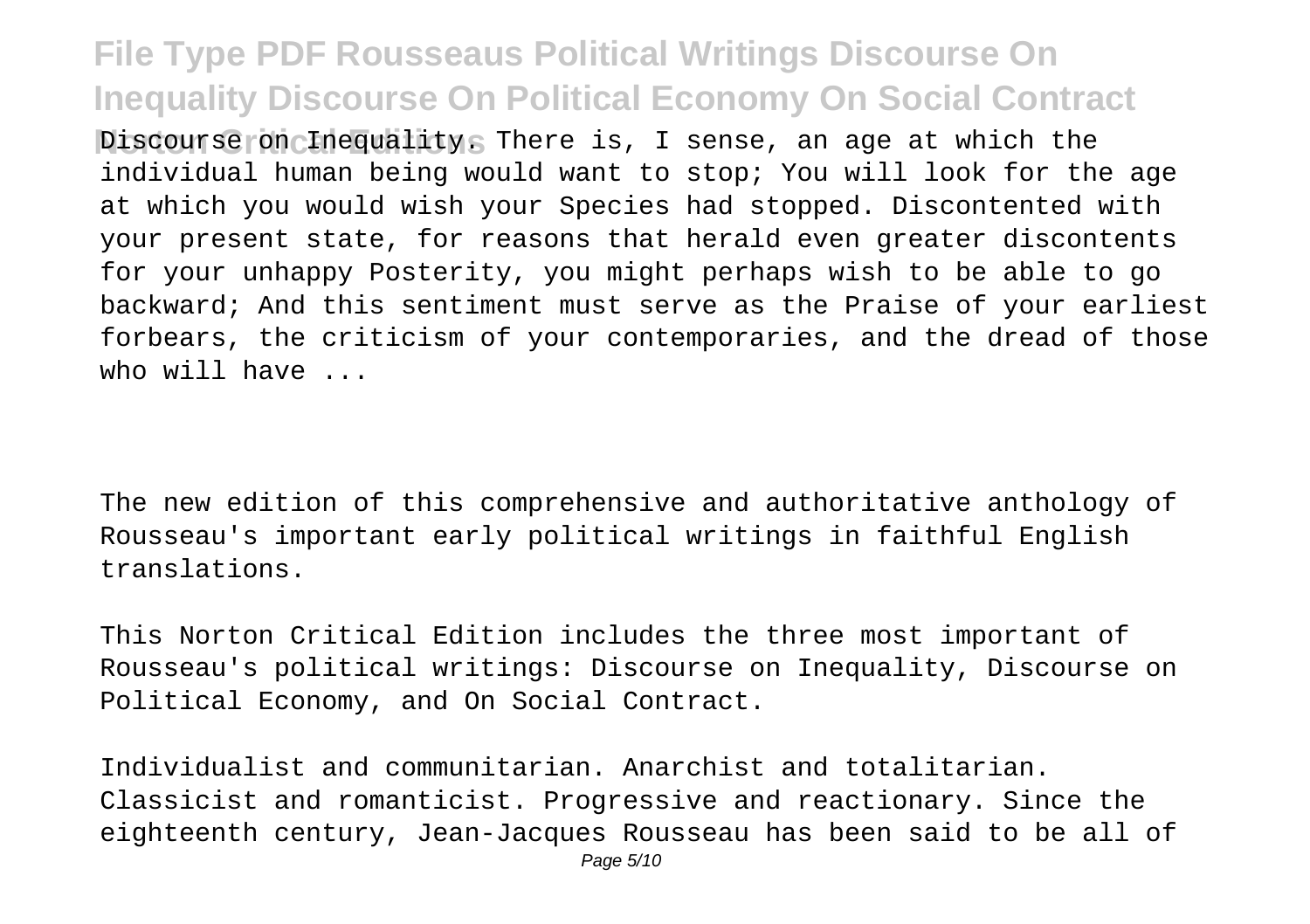these things. Few philosophers have been the subject of as much or as intense debate, yet almost everyone agrees that Rousseau is among the most important and influential thinkers in the history of political philosophy. This new edition of his major political writings, published in the year of the three-hundredth anniversary of his birth, renews attention to the perennial importance of Rousseau's work. The book brings together superb new translations by renowned Rousseau scholar John T. Scott of three of Rousseau's works: the Discourse on the Sciences and Arts, the Discourse on the Origin and Foundations of Inequality Among Men, and On the Social Contract. The two Discourses show Rousseau developing his well-known conception of the natural goodness of man and the problems posed by life in society. With the Social Contract, Rousseau became the first major thinker to argue that democracy is the only legitimate form of political organization. Scott's extensive introduction enhances our understanding of these foundational writings, providing background information, social and historical context, and guidance for interpreting the works. Throughout, translation and editorial notes clarify ideas and terms that might not be immediately familiar to most readers. The three works collected in The Major Political Writings of Jean-Jacques Rousseau represent an important contribution to eighteenth-century political theory that has exerted an extensive influence on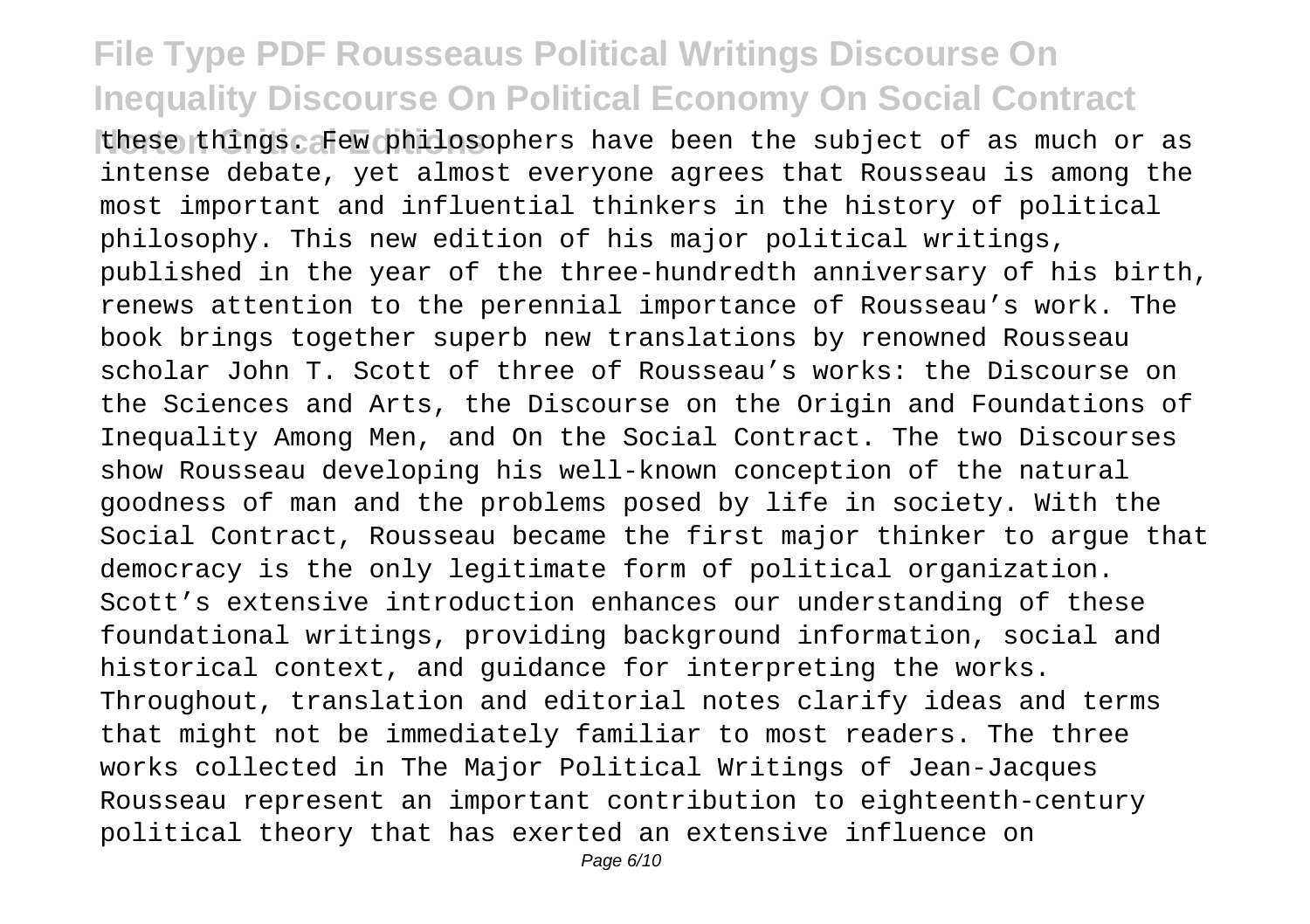**File Type PDF Rousseaus Political Writings Discourse On Inequality Discourse On Political Economy On Social Contract Nonemations of thinkers, beginning with the leaders of the French** Revolution and continuing to the present day. The new translations on offer here will be welcomed by a wide readership of both Rousseau scholars and readers with a general interest in political thought.

This substantially revised new edition of Rousseau: The Basic Political Writings features a brilliant new Introduction by David Wootton, a revision by Donald A. Cress of his own 1987 translation of Rousseau's most important political writings, and the addition of Cress' new translation of Rousseau's State of ?War. New footnotes, headnotes, and a chronology by David Wootton provide expert guidance to first-time readers of the texts.

Jean-Jacques Rousseau's ideas about society, culture, and government are pivotal in the history of political thought. His works are as controversial as they are relevant today. This volume brings together three of Rousseau's most important political writings -- The Social Contract and The First Discourse (Discourse on the Sciences and Arts) and The Second Discourse (Discourse on the Origin and Foundations of Inequality) -- and presents essays by major scholars that shed light on the dimensions and implications of these texts. Susan Dunn's introductory essay underlines the unity of Rousseau's political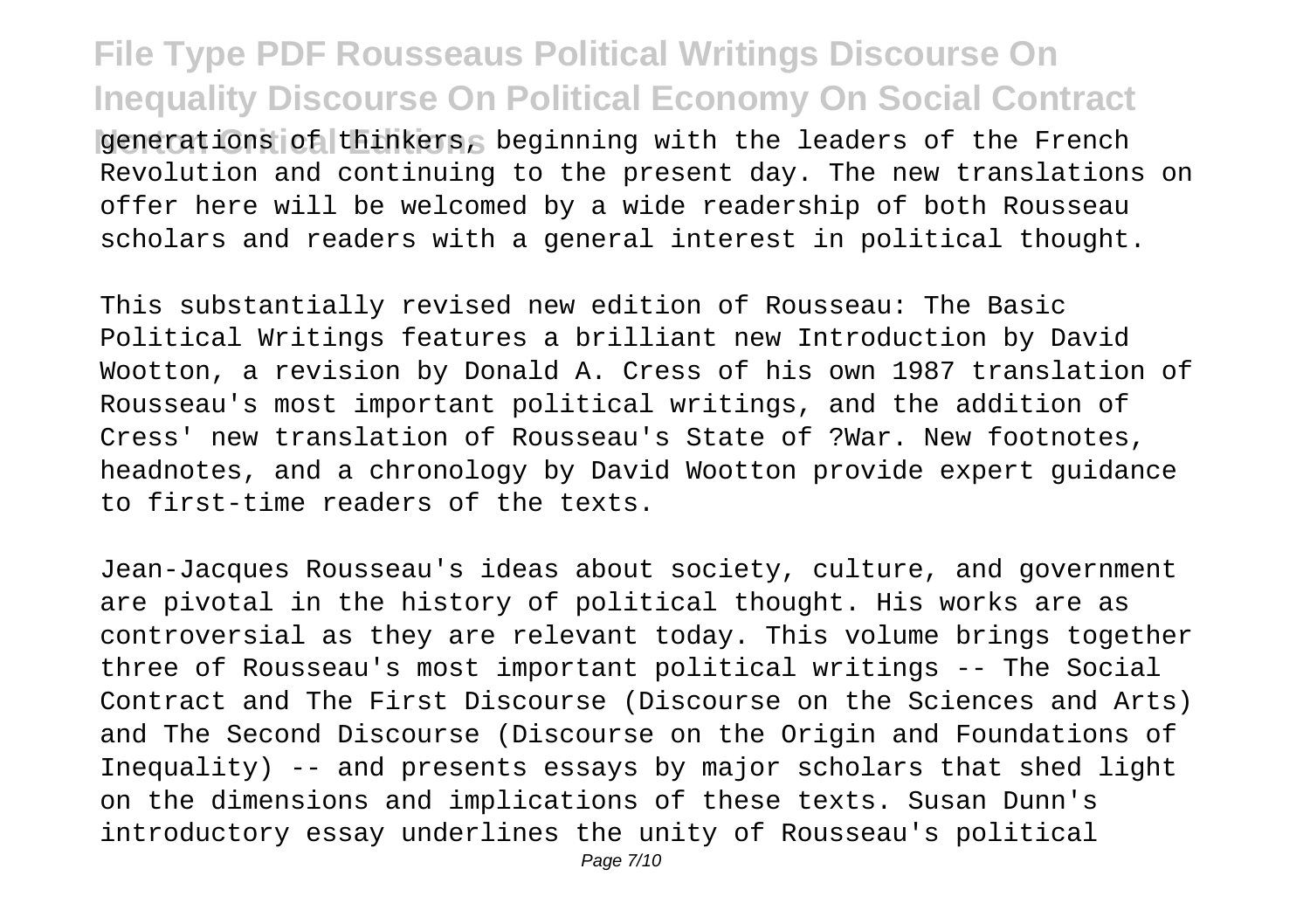thought and explains why his ideas influenced Jacobin revolutionaries in France but repelled American revolutionaries across the ocean. Gita May's essay discusses Rousseau as cultural critic. Robert N. Bellah explores Rousseau's attempt to resolve the tension between the individual's desire for freedom and the obligations that society imposes. David Bromwich analyzes Rousseau as a psychologist of the human self. And Conor Cruise O'Brien takes on the "noxious, " "deranged" Rousseau, excoriated by Edmund Burke but admired by Robespierre and Thomas Jefferson. Written from different, even opposing perspectives, these lucid essays convey a sense of the vital and contentious debate surrounding Rousseau and his legacy.

Rousseau first exposes in this work his conception of a human state of nature, presented as a philosophical fiction, and of human perfectibility, an early idea of progress. He then explains the way, according to him, people may have established civil society, which leads him to present private property as the original source and basis of all inequality.

Censored in its own time, the Social Contract (1762) remains a key source of democratic belief and is one of the classics of political theory. It argues concisely but eloquently, that the basis of any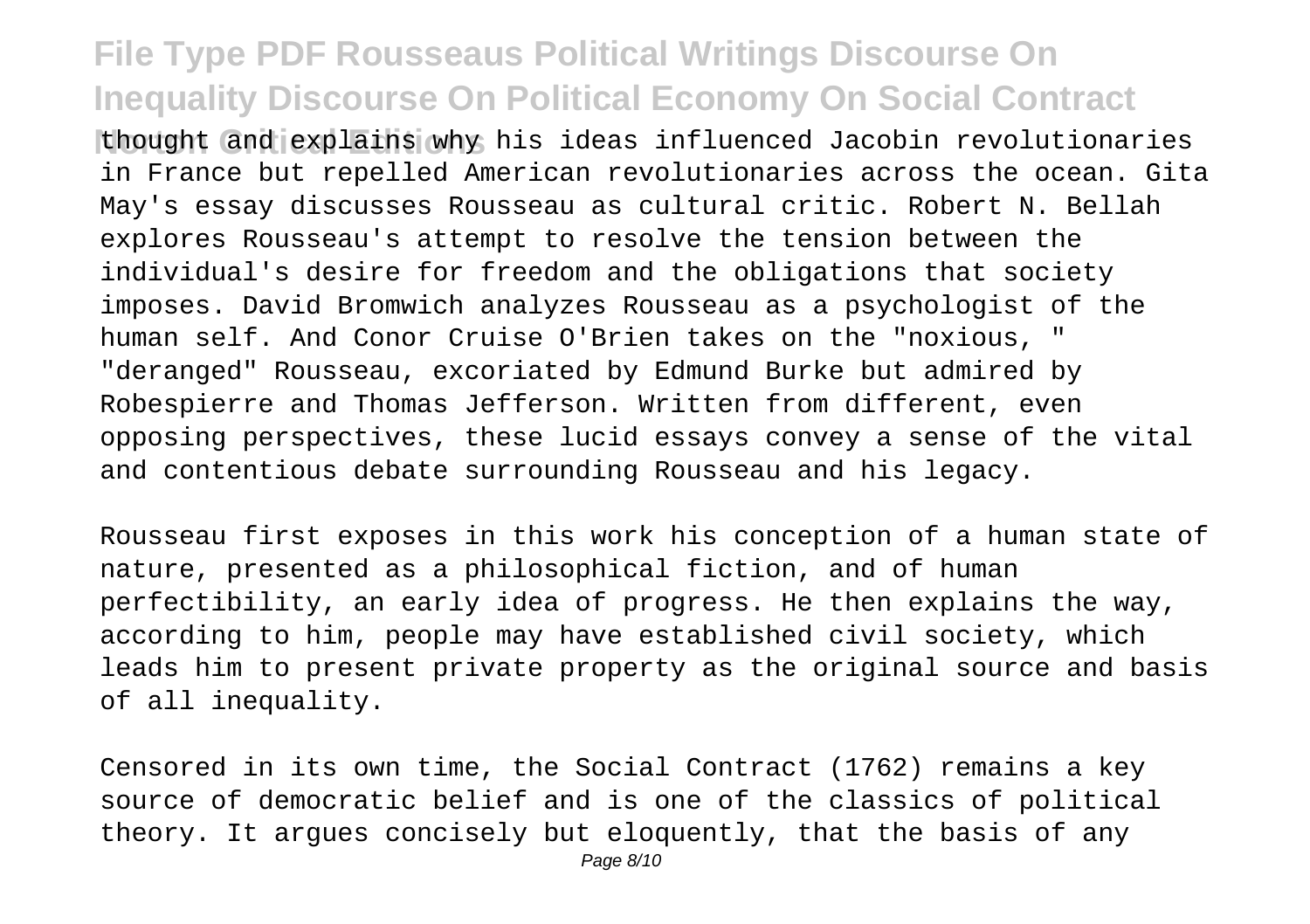**Nogitimate society must be the agreement of its members. As humans we** were `born free' and our subjection to government must be freely accepted. Rousseau is essentially a radical thinker, and in a broad sense a revolutionary. He insisted on the sovereignty of the people, and made some provocative statements that are still highly controversial. His greatest contribution to political thought is the concept of the general will, which unites individuals through their common self-interest, thus validating the society in which they live and the constraints it imposes on them. This new translation is fully annotated and indexed. The volume also contains the opening chapter of the manuscript version of the Contract, together with the long article on Political Economy, a work traditionally between the Contract and Rousseau's earlier masterpiece, the Discourse on Inequality.

This two volume collection forms a comprehensive anthology of Rousseau's political writings.

This substantially revised new edition of Rousseau: The Basic Political Writings features a brilliant new Introduction by David Wootton, a revision by Donald A. Cress of his own 1987 translation of Rousseau's most important political writings, and the addition of Cress' new translation of Rousseau's State of ?War. New footnotes,